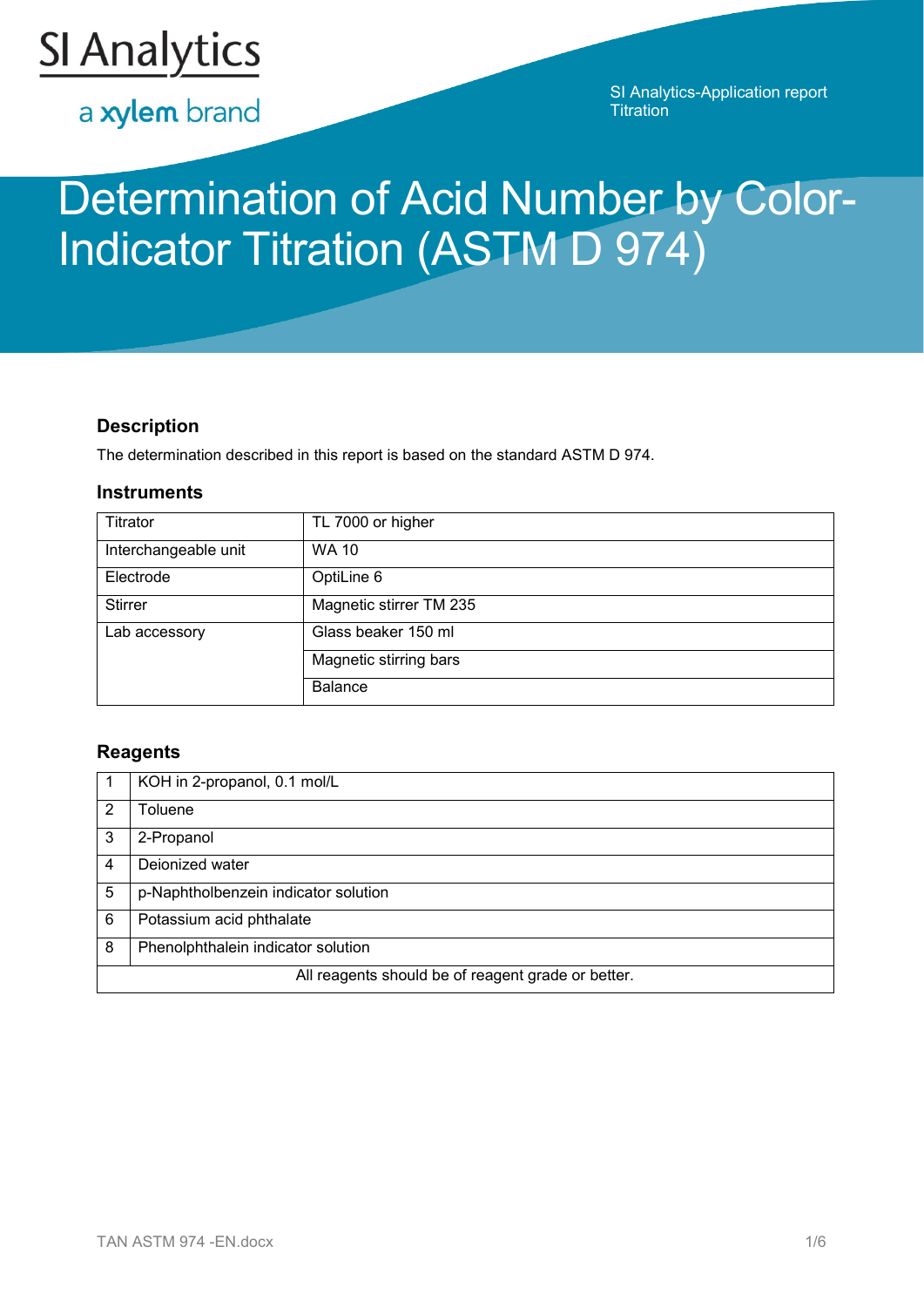## **Standardization of Potassium Hydroxide Solution**

The standardization can be carried out either potentiometric or colorimetric.

If a pH electrode is available. Please refer to the standard method Titer KOH and the application note "Titer strong bases".

The colorimetric indication is possible with phenolphthalein indicator solution. Weigh to the nearest 0.1 mg approximately 0.1 g of potassium acid phthalate, which has been dried for at least 1 h at 110 °C and dissolve in 80-100 mL of water, free of CO<sub>2</sub>. Add six drops of the phenolphthalein indicator solution and titrate with linear titration steps to the inflection point. For highest accuracy repeat the titer determination three times and calculate the mean value using the statistic function of the titrator

 $mV$ <sub>1500,0</sub> KHP<sub>1</sub> 1350,0 1200,0 1050,0  $5.01$  ml 900,0  $977.8 mV$ 750,0 600,0 450,0  $300,00$ · ml 1,875  $5,625$  $0.625$  $1.25$  $2.5$  $3.125$  $3.75$  $4.375$  $5.0$  $mV/ml$  $dmV/dml$ Default method<br>Method type **Automatic Titration**<br>Linear Modus<br>
Measured value<br>
Measured value<br>
MV-E, 520 nm Measured value mV-E, 520 nm<br>Measuring speed / drift User defined Measuring speed / drift User defined Minimum holding time 05 s<br>Maximum holding time 15 s Maximum holding time 15 s<br>Measuring time 3 s Measuring time<br>Drift 10 mV/min Initial waiting time<br>
Linear steps
10.05 ml Linear steps Damping None Titration direction decrease<br>
Pretitration 6.00 ml Delay time 30 s Pretitration 6.00 ml Delay time 30 s End value and Deff EQ off Slope value in the set of  $\sim$  Slope value in the set of  $\sim$  1. Max. titration volume 12 ml<br>Dosing speed 100% Dosing speed 100% Filling speed 30 s

See the titration curve and method below.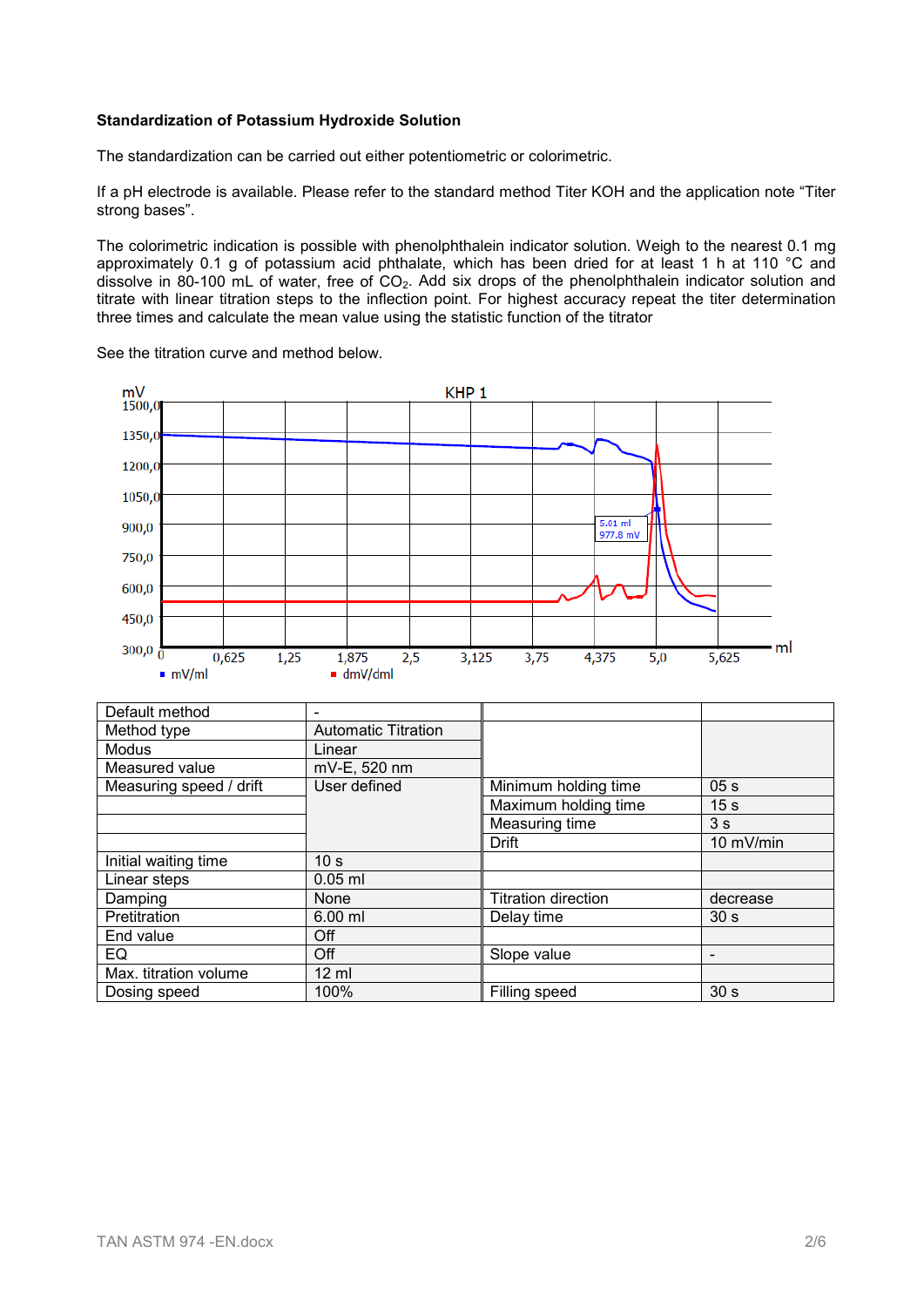Calculation:

$$
T\left[mol/l\right]=\frac{W*F2}{(EQ-B)*M*F1}
$$

| в               |        | Blank value                                          |
|-----------------|--------|------------------------------------------------------|
| W               | man    | Weight of the sample [g]                             |
| F2              | 1000   | Conversion factor mI-I                               |
| EQ <sub>1</sub> |        | Consumption of titrant until first Equivalence point |
| М               | 204,22 | Molecular mass                                       |
| F <sub>1</sub>  |        | Conversion factor                                    |

We recommend to store the exact concentration T into the exchangeable Unit (WA) automatically.

## **Titration solvent**

Prepare by mixing toluene, water, and anhydrous isopropyl alcohol in the ratio 100/1/99.

#### **Indicator solution**

Prepare a solution of p-naphtholbenzein in titration solvent equal to 10 g/L.

## **Blank value determination**

Perform a blank titration on 100 ml titration solvent and 0.5 mL of the p-Naphtholbenzein indicator solution.

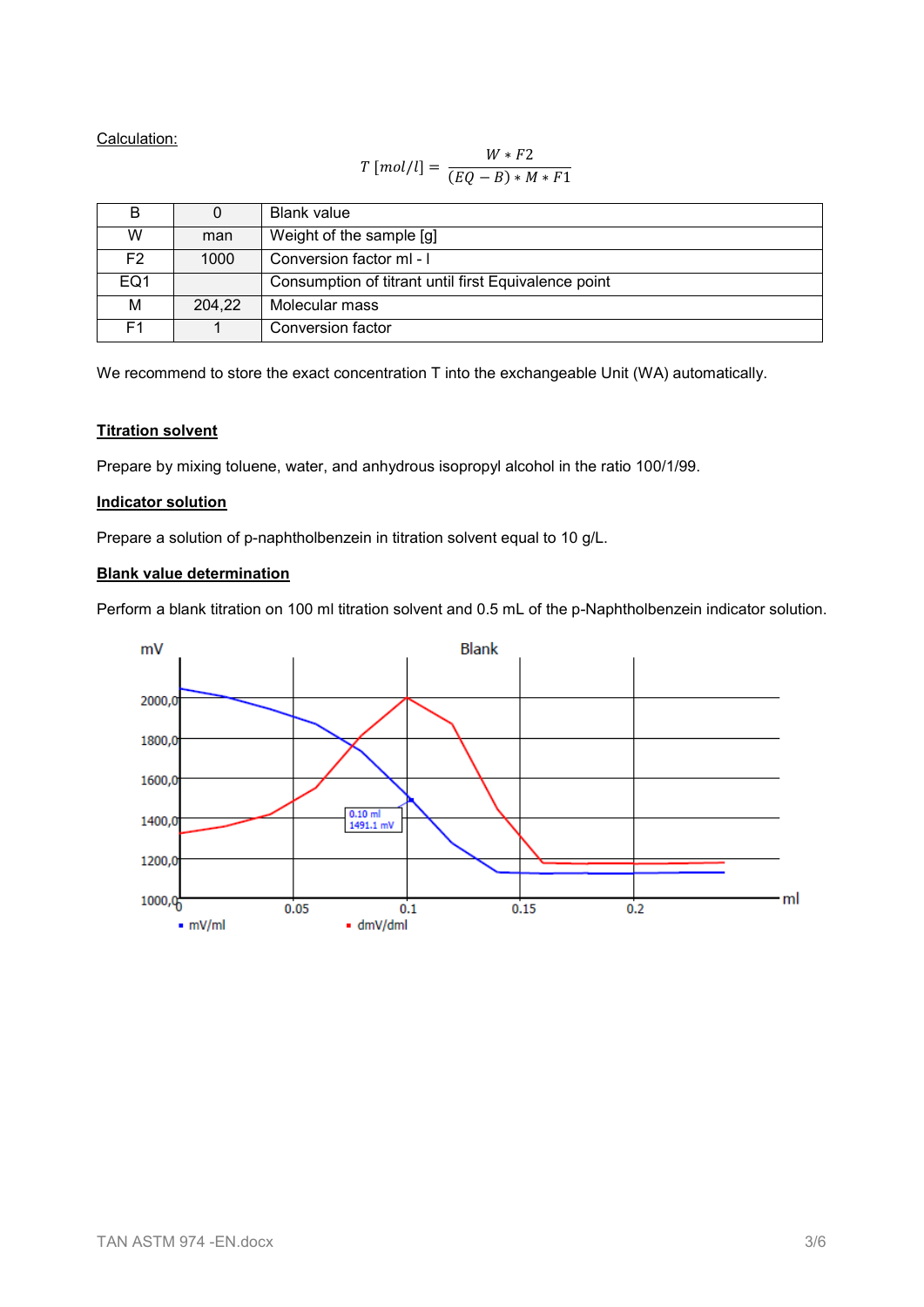| Default method          |                            |                            |                          |
|-------------------------|----------------------------|----------------------------|--------------------------|
| Method type             | <b>Automatic Titration</b> |                            |                          |
| Modus                   | Linear                     |                            |                          |
| Measured value          | mV-E, 625 nm               |                            |                          |
| Measuring speed / drift | User defined               | Minimum holding time       | 10 <sub>s</sub>          |
|                         |                            | Maximum holding time       | 40 <sub>s</sub>          |
|                         |                            | Measuring time             | 4 s                      |
|                         |                            | Drift                      | 20 mV/min                |
| Initial waiting time    | 10 <sub>s</sub>            |                            |                          |
| Linear steps            | $0.02$ ml                  |                            |                          |
| Damping                 | None                       | <b>Titration direction</b> | decrease                 |
| Pretitration            | off ml                     | Delay time                 | 0 <sub>s</sub>           |
| End value               | Off                        |                            |                          |
| EQ.                     | Off                        | Slope value                | $\overline{\phantom{a}}$ |
| Max. titration volume   | $0.3$ ml                   |                            |                          |
| Dosing speed            | 100%                       | Filling speed              | 30 <sub>s</sub>          |

#### Calculation:

 $Result \, ml = EQ1$ 

|  | Consumption of titrant at the first Equivalence point |
|--|-------------------------------------------------------|

The result is stored as global variable M01.

### **Sample titration**

The sample is weight in into a 150 ml beaker. The amount of sample weight is adjusted to the expected acid value.

| Acid number (new          | Size of        | <b>Sensitivity of</b> |
|---------------------------|----------------|-----------------------|
| and Light oils)           | sample [g]     | <b>Weighing [g]</b>   |
| $0 - 3$                   | $20.0 +/- 2.0$ | 0.05                  |
| Over 3 to 25              | $2.0 + 0.2$    | 0.01                  |
| Over 25 to 250            | $0.2 + 0.02$   | 0.001                 |
| Used or Dark-Colored Oils |                |                       |
| 0 to 25                   | $2.0 + 0.2$    | 0.01                  |
| Over 25 to 250            | $0.2 + 0.02$   | 0.001                 |

To the sample 100 ml of solvent and 0.5 ml of the indicator are added. Swirl until the sample is completely dissolved. The color of the indicator must be yellow-orange. If the mixture assumes a green or green-black color then the sample does not have any acid number and the base number can only be determined.

Immerse the OptiLine 6 and the titration tip (if not already happened) and start the titration method.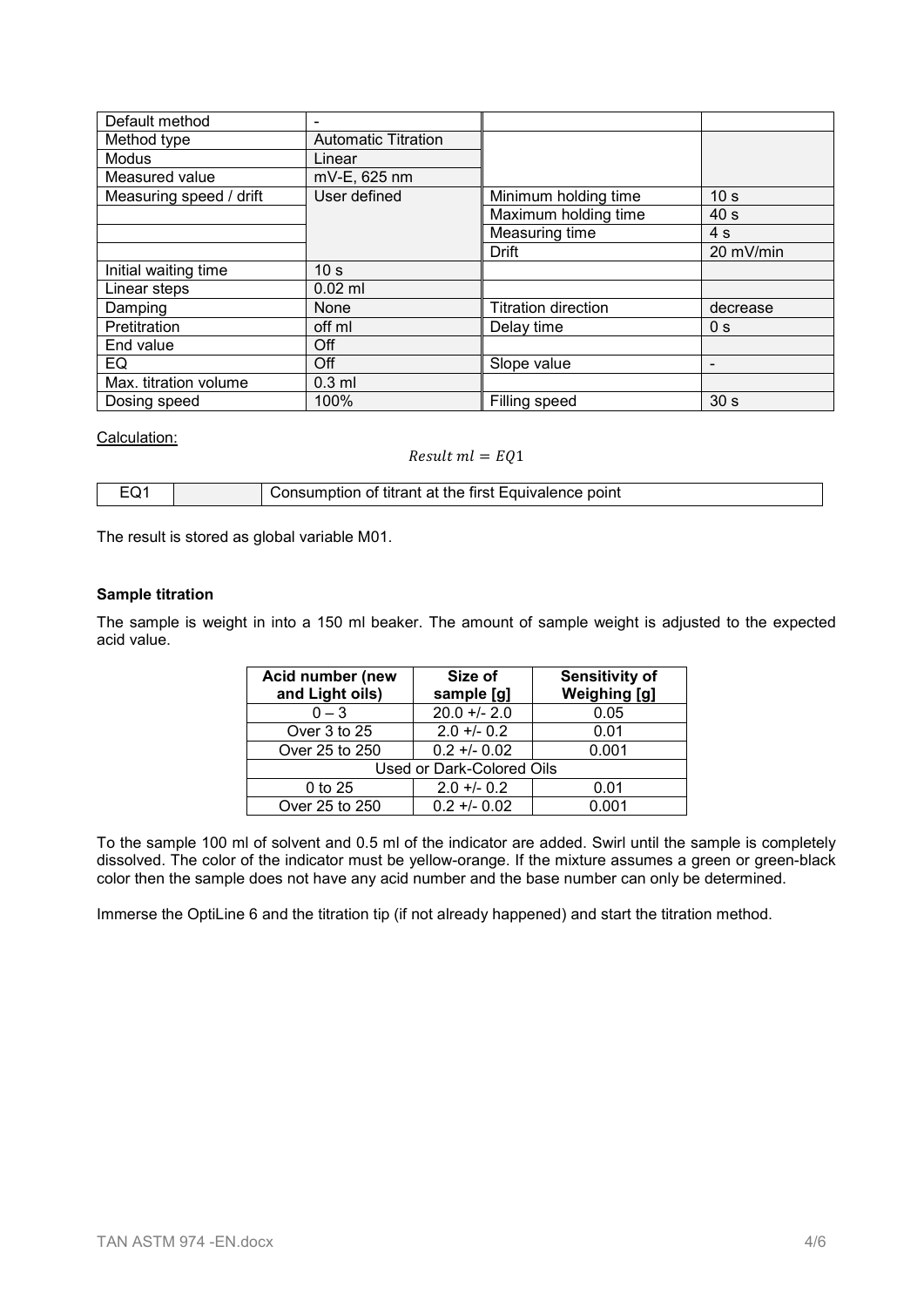

| Default method          |                            |                            |                          |
|-------------------------|----------------------------|----------------------------|--------------------------|
| Method type             | <b>Automatic Titration</b> |                            |                          |
| <b>Modus</b>            | Linear                     |                            |                          |
| Measured value          | mV-E, 625 nm               |                            |                          |
| Measuring speed / drift | User defined               | Minimum holding time       | 10 <sub>s</sub>          |
|                         |                            | Maximum holding time       | 40 <sub>s</sub>          |
|                         |                            | Measuring time             | 4s                       |
|                         |                            | Drift                      | 20 mV/min                |
| Initial waiting time    | 10 <sub>s</sub>            |                            |                          |
| Linear steps            | $0.04 - 0.05$ ml           |                            |                          |
| Damping                 | None                       | <b>Titration direction</b> | decrease                 |
| Pretitration            | off ml                     | Delay time                 | 0 <sub>s</sub>           |
| End value               | Off                        |                            |                          |
| EQ                      | Off                        | Slope value                | $\overline{\phantom{a}}$ |
| Max. titration volume   | 6 ml                       |                            |                          |
| Dosing speed            | 100%                       | Filling speed              | 30 <sub>s</sub>          |

## **Maybe use the manual stop!**

Calculation:

$$
Result [mg KOH/g] = \frac{(EQ1 - B) * T * M * F1}{W * F2}
$$

| B               | M01       | <b>Blank value</b>                                    |
|-----------------|-----------|-------------------------------------------------------|
| EQ <sub>1</sub> |           | Consumption of titrant at the first Equivalence point |
|                 | <b>WA</b> | Actual Concentration of the titrant                   |
| М               | 56.1      | Molecular weight                                      |
| W               | man       | Sample weight in g                                    |
| F <sub>1</sub>  | 0.1       | Conversion factor 1                                   |
| F2              |           | Conversion factor 1                                   |